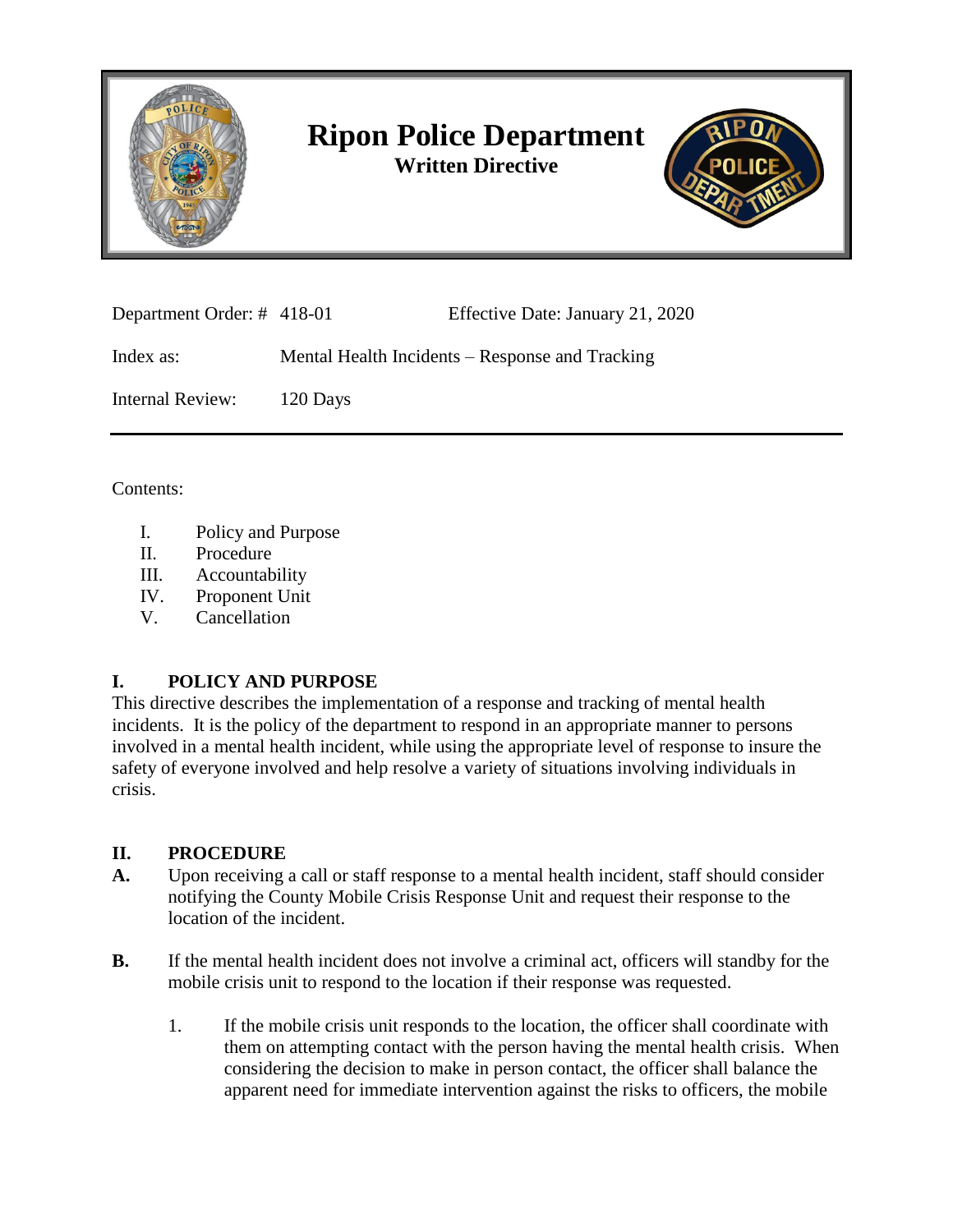crisis unit, the public, and the person having the mental health crisis.

- 2. If the mobile crisis unit has an extended estimated time of arrival, the officer may attempt contact with the person having the mental health crisis to verify their wellbeing, along with others that may be present. Officers are not required to standby for an extended time awaiting the mobile crisis response. An area check shall be completed to verify that there is no immediate action staff is required to take to prevent the loss of life.
- 3. If the mobile crisis unit will not respond, or it is determined their response is not needed, the officer should attempt to contact the person having the mental health crisis to verify their wellbeing, along with others that may be present, and proceed in accordance with Policy 467 Medical Aid and Response and Policy 418 Mental Illness Commitments. Although there are times when immediate contact with the person having the mental health crisis may aggravate the situation and a referral to mobile crisis may be more appropriate. Officers are required to obtain supervisor approval if only a referral is made to mobile crisis. When considering the decision to make in person contact, the officer shall balance the apparent need for immediate intervention against the risks to officers, the public, and the person having the mental health crisis.
- **C.** If a criminal act is occurring officers shall respond to each situation as directed by department policy or current law, specifically when there is an inherent threat to other residents of the home, businesses, or other members of the general public.
- **D.** The officers' response and all relevant circumstances shall be fully documented in a written report or incident log, depending on the involvement of the officer, as well as all actions taken by the person having the mental health crisis.
	- 1. Upon completion of a written report staff shall select "Mental Health Incident" under the special circumstances tab on page 1 of the report.
- **E.** Nothing in this directive shall supersede current policy or procedures, such as Policy 467 Medical Aid and Response, and Policy 418 Mental Illness Commitments.

### **III. ACCOUNTABILITY**

Every employee who receives a written directive, new or revised, will acknowledge electronically that he or she has received, reviewed, and understands the directive.

## **VI. PROPONENT**

Administration Unit. .

### **VII. CANCELLATION**

Cancellation of an issued directive will be made by the Chief of Police.